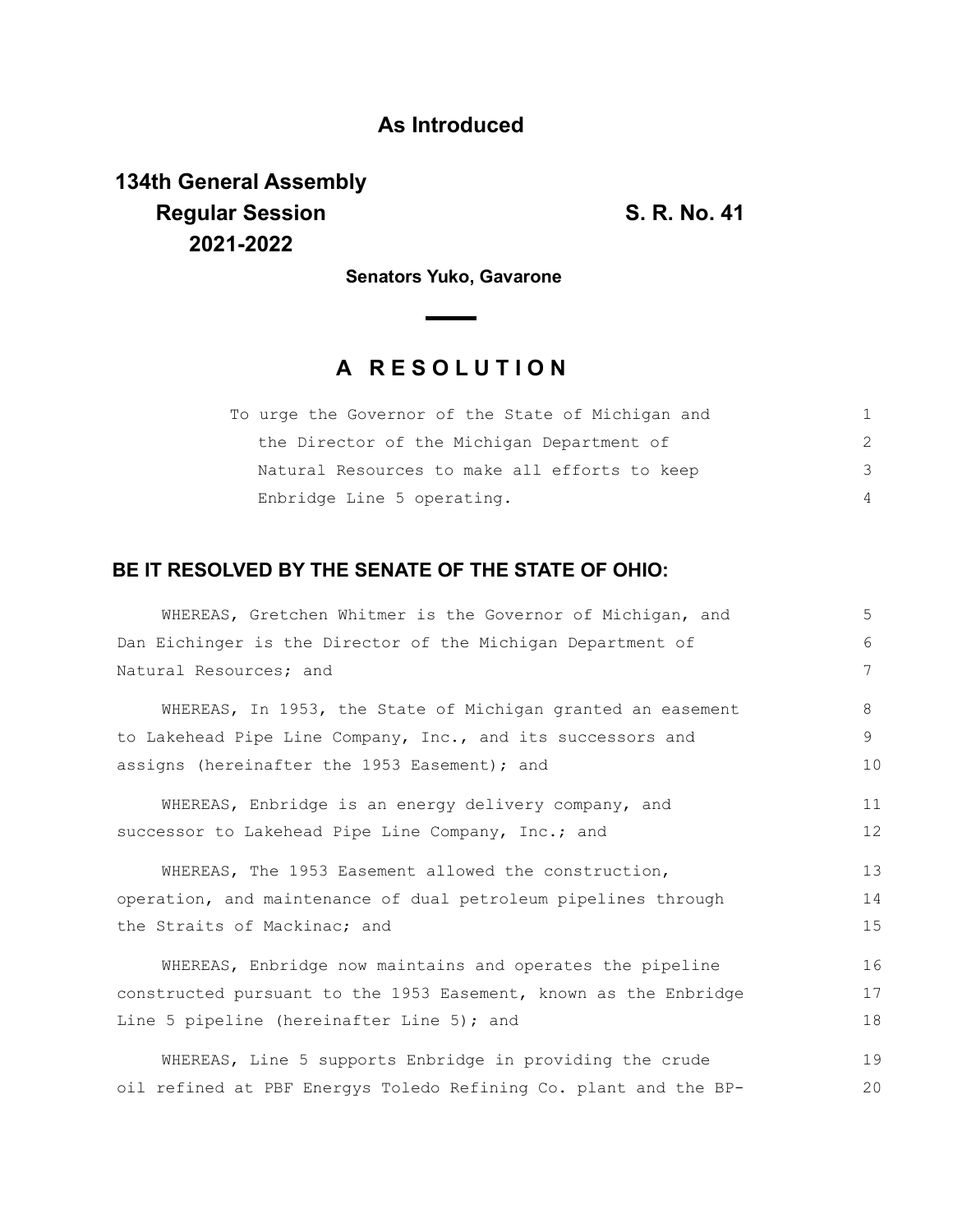#### **S. R. No. 41 Page 2 As Introduced**

Husky Toledo Refinery, both in Oregon, Ohio; and WHEREAS, PBF Energys Toledo Refining Co. employs 585 people and the BP-Husky Toledo Refinery employs 625 people; and WHEREAS, The United States has lost substantial oil refining capacity due to COVID-19 and the loss of demand it created; and WHEREAS, Without service from Line 5, PBF Energys Toledo Refining Co. plant and the BP-Husky Toledo Refinery are likely to close permanently, leaving 1,210 hard-working Ohioans unemployed; and WHEREAS, PBF Energy's Toledo Refining Co. plant and the BP-Husky Toledo Refinery engage contractors who employ hundreds more blue-collar workers for ongoing construction, safety upgrades, and maintenance upgrades; and WHEREAS, The loss of additional oil refining capacity will leave the United State more dependent on foreign sources of refined oil products; and WHEREAS, Enbridge has committed to a \$500 million project to replace the current pipelines that run through the Straights of Mackinac with a new tunnel and line buried four hundred feet beneath the Straights; and WHEREAS, Enbridge has committed to use steel made in the United States, pipe fabricated in the United States, and union labor for construction on the replacement project; now therefore be it RESOLVED, That the Senate of the 134th General Assembly of the State of Ohio respectfully urges Governor Whitmer and Director Eichinger to work with Enbridge and other interested parties to keep Line 5 safely operating, to protect jobs, the economy, and national security; and be it further 21 22 23 24 25 26 27 28 29 30 31 32 33 34 35 36 37 38 39 40 41 42 43 44 45 46 47 48 49 50